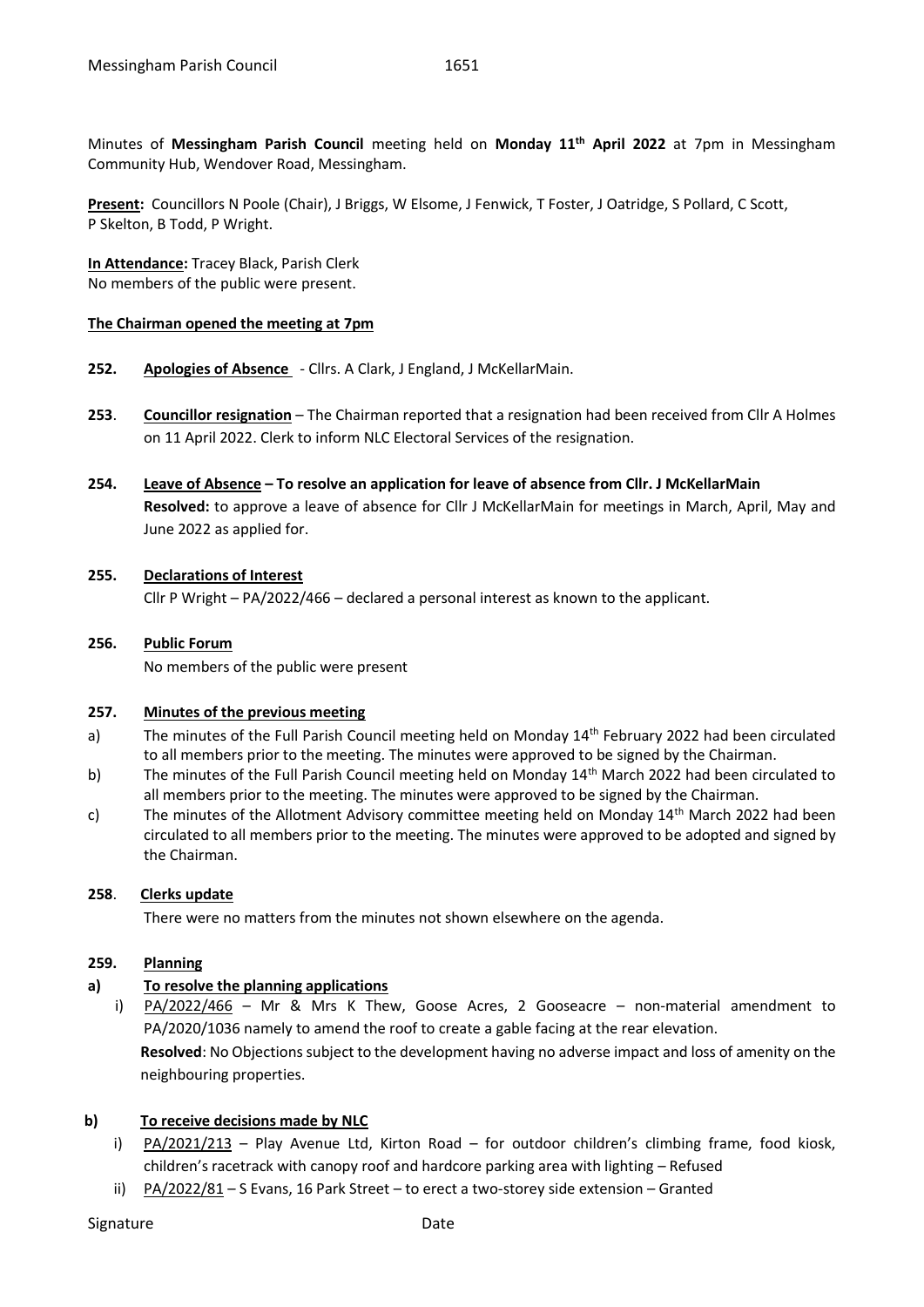- iii)  $PA/2022/110 N&P$  Burrows Ltd, Inglewood, North Moor Road to change use of land to provide a caravan & motorhome sales area, erect new sales display building & associated works – Granted.
- iv) PA/2022/350 Mr & Mrs Houldridge, 101 High Street to raise roof height to create loft conversion -Granted.
- v) PA/2021/1330 P Jackson, outline consent for up to 20 dwellings with all matters reserved, resubmission of PA/2020/672 – Refused.
- vi) PA/2021/1955 S Jackson, Hollywood Farm, Butterwick Road to erect a single-storey agricultural worker's dwelling and detached garage – Granted.
- vii) PA/2022/341 A Smith, land east of Priesthows, Butterwick Road for change of use of land for two residential mobile homes, two touring caravans and the erection of an amenity block – Refused.

# **260. Finance**

*Cllr Scott left the room prior to the following item*

**a) Payments - To approve the payments**

| Ref            | <b>Date</b> | Payee                             | <b>Details</b>                          | Vat   | <b>Total</b> | Method |
|----------------|-------------|-----------------------------------|-----------------------------------------|-------|--------------|--------|
| 259            | 23/3/22     | N Power                           | Electric-Community Hub-balance owing    | 0.95  | 19.87        | online |
| 260            | 25/3/22     | <b>British Gas</b>                | Electric - War Memorial                 | 0.68  | 14.19        | Dd     |
| $\mathbf{1}$   | 7/4/22      | Party Packs Ltd                   | Jubilee bunting & tableware             | 31.66 | 189.53       | online |
| $\overline{2}$ | 11/4/22     | Three.co.uk                       | Clerk mobile contract                   | 0     | 6.00         | Dd     |
| 3              | 13/4/22     | <b>Wonderwall Products Ltd</b>    | Notice board - Community Hub            | 13.20 | 79.20        | online |
| $\overline{4}$ | 13/4/22     | N Power                           | Electric - Community Hub                | 1.70  | 35.61        | online |
| 5              | 13/4/22     | Corona Energy                     | Gas-Community Hub                       | 3.61  | 75.82        | online |
| 6              | 13/4/22     | <b>Sissons Gardening services</b> | Gardening contract                      | 0     | 474.44       | online |
| $\overline{7}$ | 13/4/22     | Gainsborough Pest & Environ.      | Mole control contract                   | 0     | 80.00        | online |
| 8              | 13/4/22     | N Drinkall                        | Handyman services                       | 0     | 225.50       | online |
| 9              | 13/4/22     | No Worries Cleaning               | Community Hub contract cleaning         | 36.00 | 216.00       | online |
| 10             | 13/4/22     | MKS Groundcare Ltd                | Grass cutting contract                  | 49.00 | 294.00       | online |
| 11             | 13/4/22     | <b>ERNLLCA</b>                    | Annual membership fee &NALC affiliation | 0     | 1027.04      | online |
|                |             |                                   | fee                                     |       |              |        |
| 12             | 13/4/22     | Scunthorpe Signs                  | Replacement Zero Tolerance sign         | 5.00  | 30.00        | online |
| 13             | 13/4/22     | <b>HMRC</b>                       | Quarterly PAYE/NI                       | 0     | 1197.30      | online |
| 14             | 13/4/22     | Scott / Chapman                   | Allotment 40A Deposit refund            | 0     | 25.00        | online |
| 15             | 13/4/22     | Plantscape                        | 2no. barrier planters                   | 67.78 | 406.68       | online |
| 16             | 20/4/22     | <b>British Gas</b>                | Electric - MUGA                         | 0.87  | 18.28        | dd     |
| 17             | 13/4/22     | Salaries & wages                  | Salaries & Wages                        | 0.00  | 1378.22      | online |
| 18             | 29/4/22     |                                   | (separate confidential schedule)        |       |              |        |

It was noted that payment ref. 12 should be £30 not £25 as shown on the agenda schedule.

**Resolved:** to approve the above payments with payment ref. 15 being paid on receipt of invoice. *Cllr C Scott returned to the meeting*

**b) Receipts – To note receipt of income as per attached schedule.**

| Ref. | <b>Date</b> | <b>Received from</b> | <b>Details</b>                                                  | Amount  | Method |
|------|-------------|----------------------|-----------------------------------------------------------------|---------|--------|
| 34   | 15/3/22     | <b>NLC</b>           | Community Grant – Kealhome Open Space solar lighting<br>project | 3500.00 | online |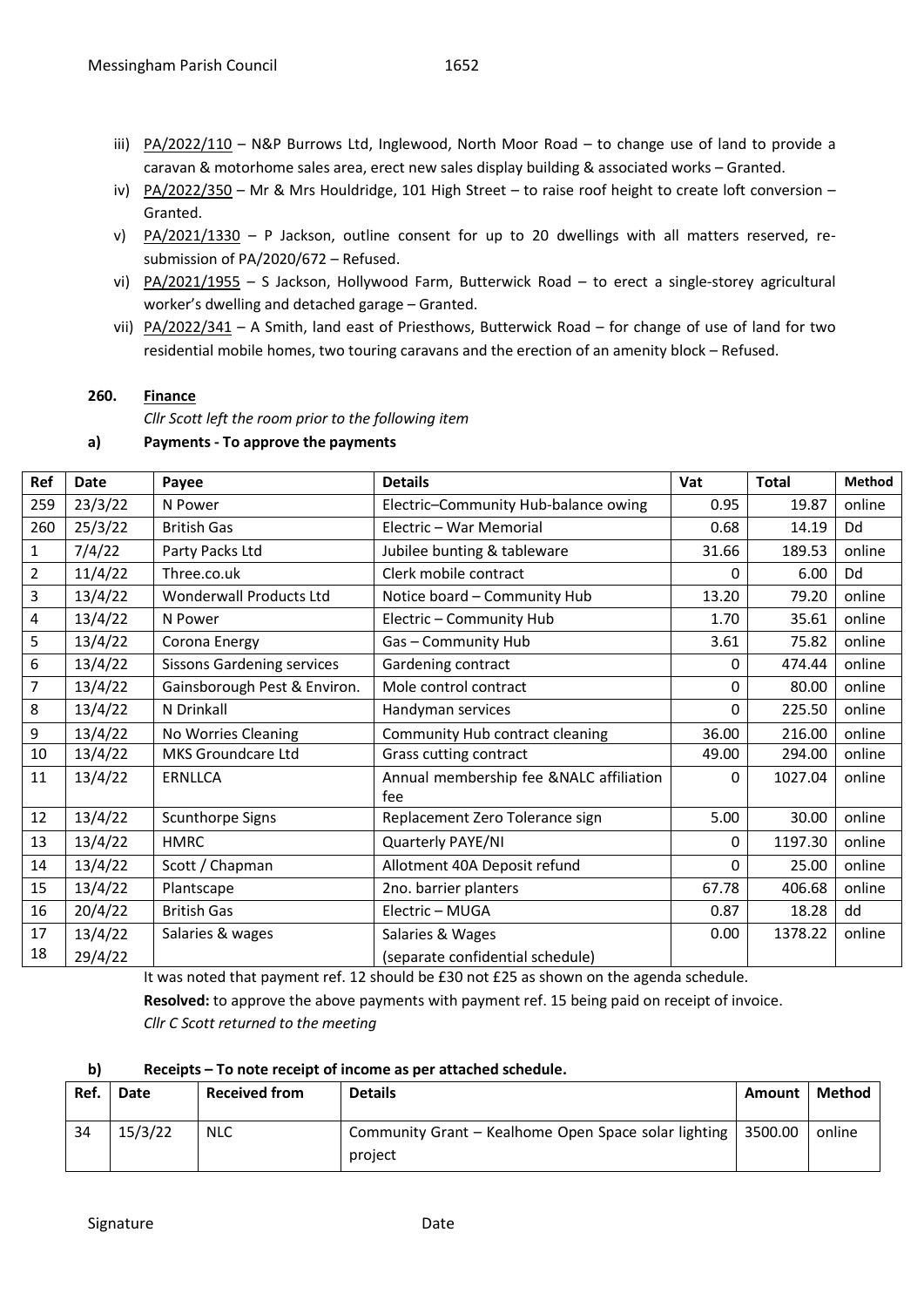**c) Bank Reconciliation – to approve the year end bank reconciliation as at 31 March 2022, circulated prior to the meeting.**

The Chairman had been provided with a bank statement of the bank accounts showing the total yearend balances £42,537.46. There were no questions.

**Resolved**: to approve the Bank reconciliation as at 31 March 2022,

**d) Budget / Receipts & Payments – to approve the year end summary as at 31 March 2022 and note any variances, circulated prior to the meeting.**

The Clerk gave an explanation of the variances. The figures agreed to the bank statement. There were no questions.

**Resolved:** to approve the budget summary as at 31 March 2022.

# **e) Reserves statement - to review and approve the reserves statement.**

# **Resolved:** to update;

- i) Section 6.1 General Reserves with the figures agreed at the Precept meeting; The 2022/23 Precept of £72,107 was agreed at the Annual Precept meeting against a budget of £82,107 and predicted year-end balance of £40,558 with the shortfall to be met by accumulated reserves.
- ii) Section 6.2 Earmarked reserves it was noted that the closing balance of £42,537.46 included an amount of £1,820 agreed in 2021/22 to replace the electric / water cabinets at Holme Meadow recreation field but work not yet carried out.

# **261. General Items of Business**

**a) Memorial bench min. 242b – to receive response from family and consider alternative location on corner of Northfield Road and Highgrove.** 

The Clerk reported that NLC have no issues with this location.

**Resolved**: to contact the four nearby properties of the proposed location of the memorial bench to ascertain if there are any objections prior to a decision at the next meeting.

# **262. Community Hub – to receive updates**

It was noted that a group of crafters were now meeting in the Hub and there was a good atmosphere during the opening hours.

# **263. Leisure & Recreation items**

**a) Northfield Road Playing field– Rabbit damage Min 244b – to receive response from resident and update.**

The Chairman reported that a meeting had taken place with the resident of land adjacent to the playing field and a representative of Holy Trinity Church. The resident informed that they had met with a pest controller and looking to take the recommended action.

# **b) Play Area proposal at Butterwick Road – to consider project / review tenancy agreement.**

- **i) Resolved**: to serve notice on the Small Holding tenant B Ross, on Allotment small holding plots 28-34 to take effect on 29th September 2023 in accordance with the Tenancy Conditions.
- **ii) Resolved**: following discussion to investigate all possible options for the use of the land for recreational purposes.

# **264. Ridge Ward Councillor report – To receive a report from Ridge Ward Councillors on NLC activities.**

- NLC currently undergoing re-structure of Directors and Officers.
- NLC Community Grant funding available.